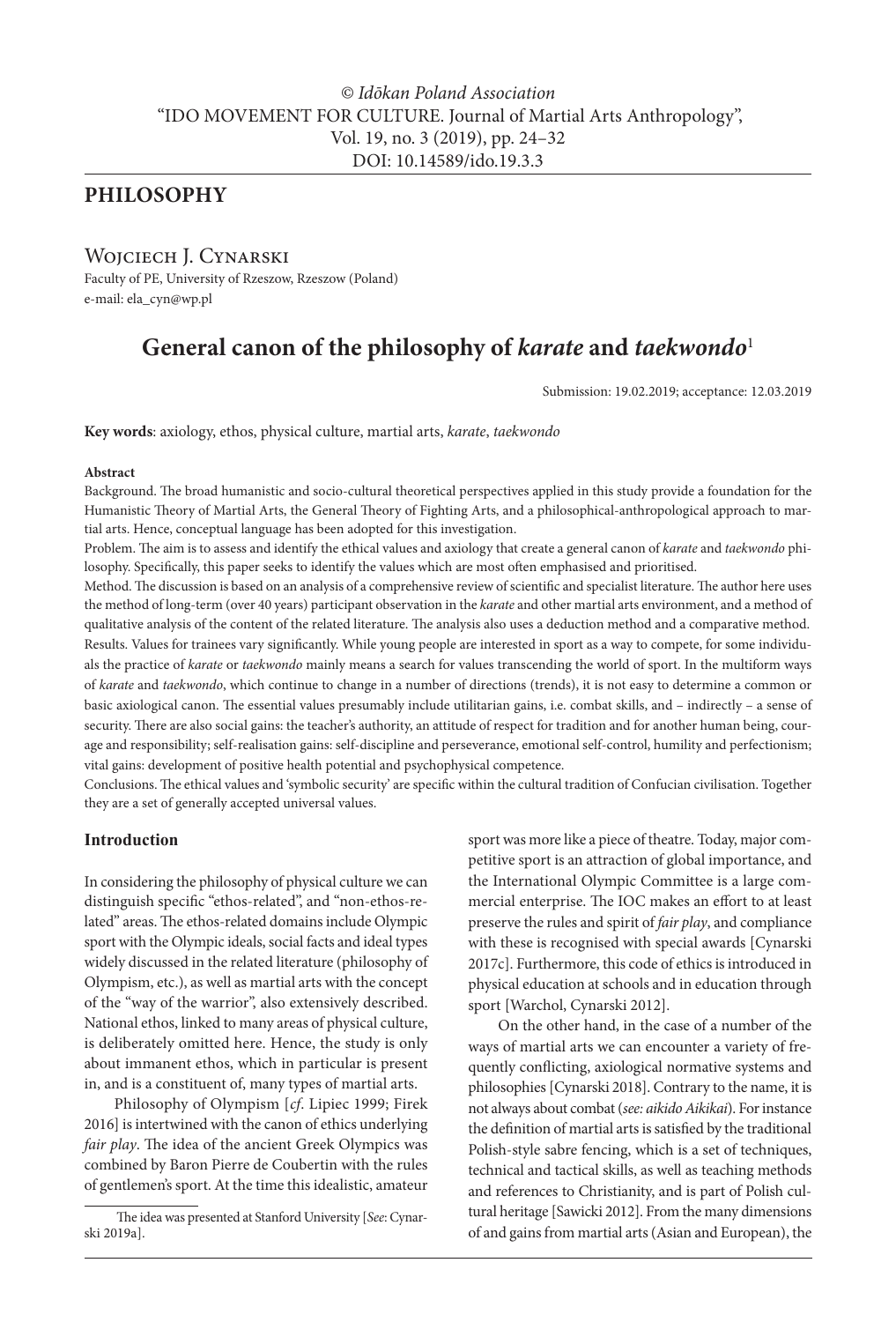moral dimension is more important than the utilitarian aspect. The way of martial arts is a way of personal growth, for which the master-teacher is responsible.

We understand 'martial arts' as: a historic category of flawless methods of unarmed combat fights, and the use of weapons combined with a spiritual element (personal development, and also in its transcendent sphere) [Cynarski, Skowron 2014]. 'Combat sports' are forms of fighting arts with sports rivalry. The arts of 'self-defence' are these types of fighting arts where the main aim is to win in a real fight for life. As normative axiological systems, these are also educational methods, ways of self-realisation (self-betterment), arts of psychophysical expression, ways of cultivating military traditions and self-defence methods. Given their specificity, martial arts should be considered as a separate constituent of physical culture, beside physical education, physical recreation, active tourism, rehabilitation, and competitive/professional sport. All these conceptual categories are shared by aspect of bodily means and they differ in the purpose of the physical activity.

Generally, martial arts are more than a sport, and different from an oriental type of physical culture. The decisive aspect is the spiritual element in the definition shown above. The cultivation and practice of martial arts is activity in the common area of physical culture and spiritual culture. Those martial arts that go toward Olympic sport have all the values of sport. There is also a security value, a different emphasis, which is dominant in the self-defence arts.

There are different goals, explanations of the meaning and methodology of practice. Is it possible, then, to distinguish one canon, shared e.g. by *karate* and *taekwondo*? These are both martial arts and combat sports, which are extremely popular globally, and are practised in a multitude of varieties. *Taekwondo* as endorsed by WTF (World Taekwondo Federation, now WT) has been an Olympic (demonstration) discipline since 1988. *Karate*, its sport version endorsed by WKF (World Karate Federation) will become an Olympic discipline in 2020. What in fact is the philosophy of *karate* and *taekwondo* – what is its specificity? Is it possible to identify a basic or main axiological canon, shared by the two martial arts?

Is there any relationship between the Olympic ideal and the ethical conceptions of *karate* and *taekwondo*? In 2017 the President of the IOC, Dr Thomas Bach attended the great *taekwondo* sport event the Taekwondo World Championships in Muju (Korea), "The relationship between *taekwondo* philosophy (closely related to *taek-***Fig. 1.** East Asian cultural environment of *karate* and *taekwondo wondo* practice) and Olympism was also pointed out by Thomas Bach in his speech." [Cynarski 2017d].

The scientific frames and the theoretical perspective for this study are provided by the Humanistic Theory of Martial Arts [Cynarski 2002, 2012; Obodynski 2003], the anthropology of martial arts [Jones 2002; Bolelli 2008; Obodynski 2009; Cynarski 2012], and academic considerations on the philosophy of martial arts [Kim, Back 2000; Obodynski, Cynarski 2004; Cynarski 2013b, 2017a; Martinkova, Parry 2016]. A more general scientific approach, which is currently being developed, is called the *General Theory of Fighting Arts*, and is designed to cover issues related to martial arts, combat sports, combat systems and related issues [Martinkova, Parry 2016; Cynarski 2019b].

The author here uses the method of a long-term (over 40 years) participant observation in the *karate* and other martial arts environment, and a method of qualitative analysis of the content of the related literature [Krippendorf 2004]. The analysis also uses a deduction method and a comparative method. It is not without significance that the author is highly advanced in martial arts (*jujutsu, karate*) and knows many high-ranking *karate* and *taekwondo* masters, as well as masters of other martial arts.

#### **Cultural environment**

The martial ways originating from "the Chinese hand" (*tang shou*) include the related arts from Okinawa, Japan (*karate*), and Korea (*tangsoodo, taekwondo*). The reciprocal cultural influences have contributed to the development of similar martial arts and combat sports – firstly in the Ryukyu archipelago, and then in Japan and Korea [Fig. 1]. This does not mean that no external influences came from areas outside the East Asian countries referred to.



**Fig. 1.** East Asian cultural environment of *karate* and *taekwondo*

7d]. The concept of "symbolic security" should justifiably l perspective be considered here. According to Zybertowicz [2018], ic Theory of "Symbolic security occurs if there is some regularity and ki 2003], the order in the world of symbols, even though to an extent 3olelli 2008; these are subject to change. The world of human language My own hypothesis says that, both in the first and the second system of culture in East Asian is dynamic for the very simple reason that any statement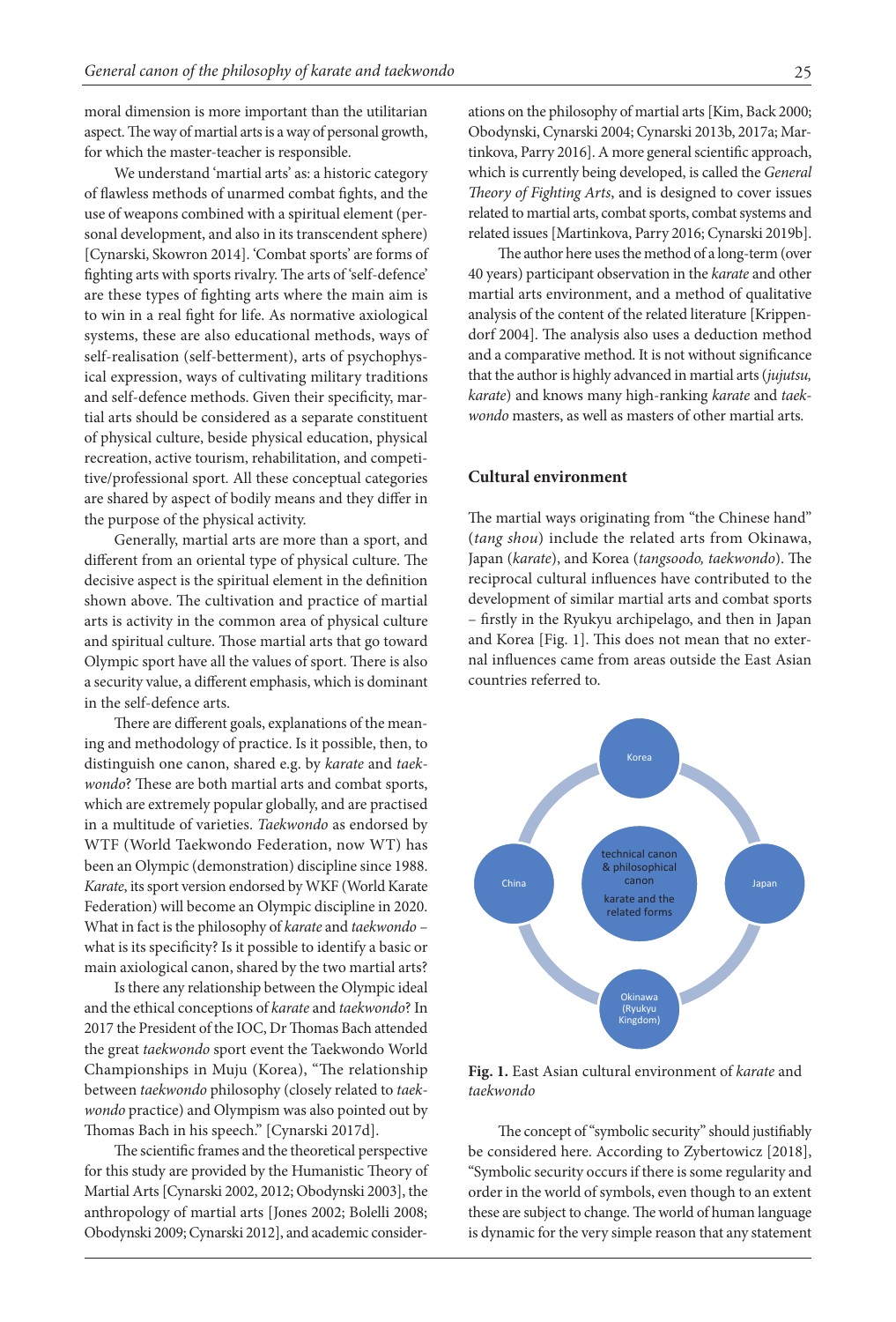about reality can be negated (…) Possibly, our mental health depends on the nature of the world of symbols".

My own hypothesis has it that, both in the first and the second system of culture in East Asian countries, similar yet specific symbols and values are conveyed; these are characteristic of the dominant civilisations there and co-create a certain canon for martial arts. The values and symbols of traditional Chinese culture, stemming from the wisdom of Buddhism, Taoism and Confucianism, jointly constituted the original canon. The latter guarded the symbolic security of the primordial forms of *karate* and *taekwondo*. These universal values of "the way of martial arts" were adopted in time and further developed not only in Japan and Korea but also worldwide. In particular Confucian ethics is important in this figure depiction of the spiritual canon and "symbolic security".

*Taekwondo* emerged as a Korean version of *karate*, and indeed it was promoted as such by the pioneers of this martial art [*cf*. Wiedmeier 1966; Kwon 1971; Burdick 1997; Rzany 2002-2003; Jung, Liu, Shishida 2015]. Even much earlier, the mixed impact of Chinese and Japanese cultures could be seen in Korea, as well as in martial arts [Cynarski 2013a]. Of course, gradually *taekwondo* achieved its own specific way of expression, particularly in the WT version.

#### **"Classic version" and changes**

Traditional *karate* i.e. the original way as taught by masters and schools of the former Ryukyu Kingdom (Okinawa and the nearby islands in the Ryukyu archipelago), have a significant emphasis on the relationship between teacher and student (or a small group of students). Even today *karate* schools in Okinawa provide training to small numbers of disciples, because the "population" of highly qualified master-teachers, is the largest in the world. This is still a substantially complete martial art, in which fighting skills are used in self-defence as well as in real combat [Mattson 1963].

Disregarding the Buddhist tradition of the Shaolin monastery [Shahar 2008], primordial *karate* adhered to no specific philosophy. It was merely a practical skill. However the world of *karate* makes reference to the legend of Shaolin in the names of schools (*Shorin-ryu, Shorinji-ryu, Shorinji kenpo*), and, more or less justifiably – in axiology and teleology – to the practices of Chan/ Zen. The asceticism of Buddhist monks was to contribute to their combat skills and to their excellent physical efficiency ( an attribute of remarkable vitality).

Japanese and Korean martial arts both recognise the tradition based on the concept of *Do* – the way of self-betterment. This is a practical philosophy, so it is linked with the daily practice of martial arts [Kim, Back 2000; Dziwenka 2014, 2019; Nakiri 2015]. This is a concept derived from Taoism, but was introduced into *karate* by Gichin

Funakoshi, a Confucian. Hence the term *karate-do* is understood as a moral way of self-betterment, combined with inhibiting aggression and conquering oneself [more about this: Fechner, Rucinski 1985; Funakoshi 1994; Egami 2002]. Conquering one's own weaknesses is more important, and often more difficult than winning against a strong adversary in combat. Traditionally-understood *karate* and *taekwondo* are educational systems linked with Confucian social philosophy. In such martial arts winning in tournaments is not as important, as mastery by a human being.

Japanese *karate* ("Japanised" – *Bushido spirit*, etc.), is a modernised version of the original way, and frequently linked to Zen Buddhism or adapted to meet the rules of sport competition [Aritake 2009]. Some authors, e.g. Lind [1998] and Mor-Stabilini [2013], perceive *karate-do* as an emanation of Zen. Other researchers [Egami 2002; Cynarski 2013b] express opposing views. Masutatsu Oyama [1979] saw *karate* as a contemporary practice of *Bushido*. For others it is still a way to non-aggression, or merely a sport.

New, often eclectic styles, developed in the West, refer without limitations, to various religious, ethical and philosophical traditions. Peter K. Jahnke proposed a style or a direction rejecting the typical approach for sport. *Zen-do karate Tai-te-tao* is a kind of anti-style when compared to sport-type *karate*. It focuses on real combat technique, effectiveness in self-defence, and on humanistic and absolute values – the ethics of Tao and Zen [Bachmeier, Uebruck 1999; Sieber, Cynarski 2002; Sieber 2011].

Major changes follow three trends:

Trend 1 – involving modernisation and modification;

Trend 2 – adopting a sport-type approach, typical of competitive sports;

Trend 3 – definition of educational goals (concept of *Do*).

The first trend relates to the original (Okinawa) *karate*, Japanese styles and the other varieties. Changes are usually introduced in training methods and teaching techniques, in accordance with new knowledge gained from sports sciences. They are also related to fighting technique and tactics, so that these are adjusted to the requirements of sport or actual combat. Changes are based on sporting experience as well as experiences from full-contact combat and war battlefields. Modernisation is often connected with adaptations of techniques, tactical issues and other ideas from other disciplines, e.g. from boxing.

The second trend is linked *strictly* with sport competition. WKF *Karate* is to become an Olympic discipline shortly (2020). Sport rules change the image of *karate* – related to training, goals and methods, as well as the technical contents of the teaching process and contestants' individual skills. These are similar to changes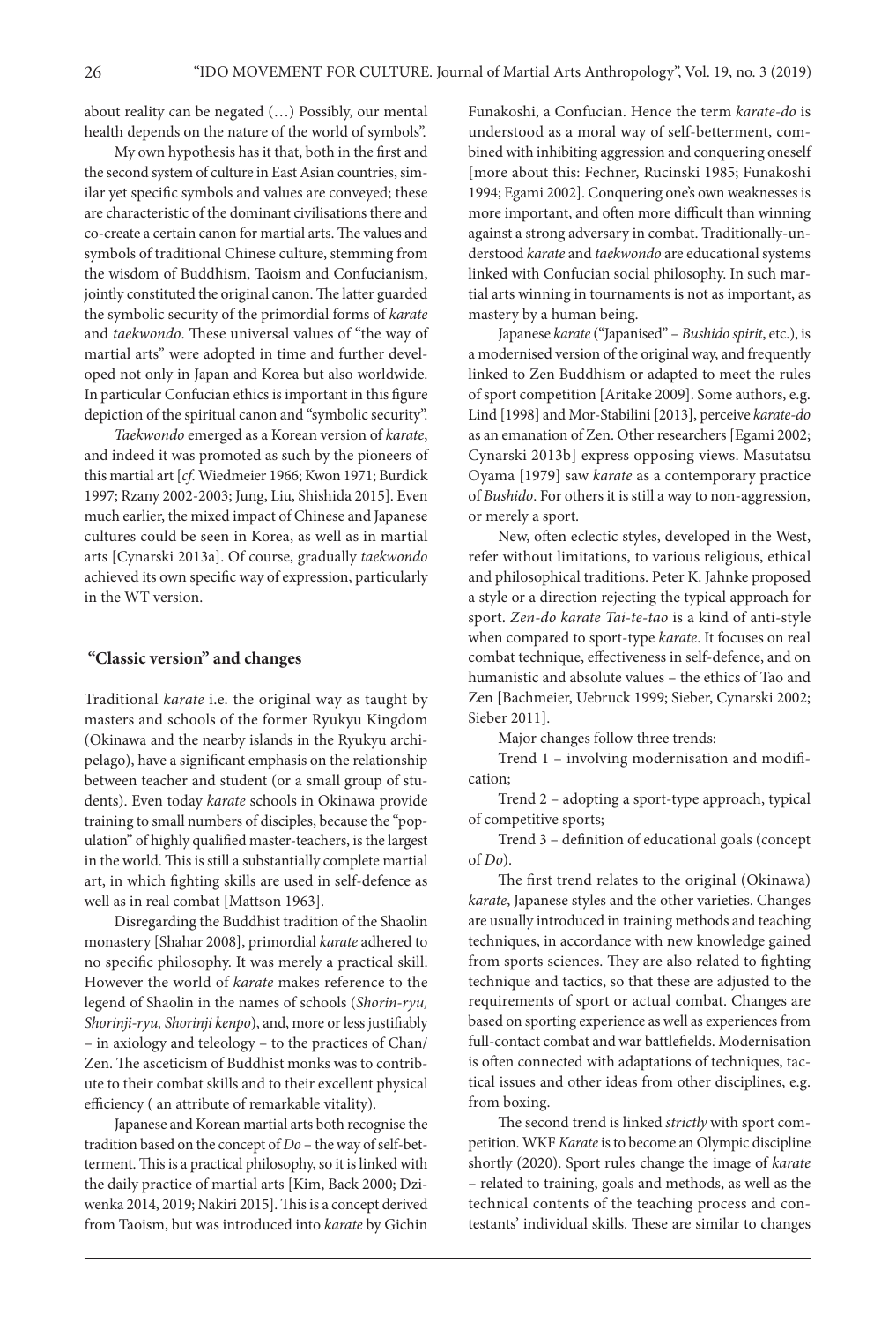previously introduced in *judo* and *taekwondo* WT. In this way the martial art and the educational system are being transformed into another combat sport [*cf*. Moenig 2015].

The third trend refers to the concept of *Budo* as defined by J. Kano and G. Funakoshi. *Karate (karate-do*) or *taekwondo* are mainly intended to enable self-improvement [Cynarski 2002]. In accordance with the related concept of *Ido,* reference is made to the wisdom of both the East and the West, in particular to the chivalric code [Cynarski 2017a]. Wolters [2005] and Dziwenka [2014] proposed education and resocialisation through *karate* or *taekwondo*, but in combination with enculturation towards Buddhist ethics. Many other authors stress the universal values of *karate/taekwondo*, as a martial art [Neumann *et al*. 2004; Cynarski 2017b].

*Taekwondo* (or *taekwon-do*) in the ITF (International Taekwon-do Federation) version was defined to comprise three areas of practice (i.e. self-defence, health benefits, and sport); it was also shown how the overall effect of this martial art practice would be impeded if only one or two of those aspects were focused upon [Wasik 2014]. It appears that it is still more a martial art than a combat sport, and is close to Japanese *karate*. In the case of WTF, there is the concept of the participation of *taekwondo* in the process of cultural globalization, combined with the promotion of the Korean state (Republic of Korea) and the ethos of warriors – practitioners of this martial art [*cf*. Kim, Kim, Kim 2004; Yu *et al*. 2016].

#### **Ontological basis versus axiology**

Ontology of *karate* must determine: 1) subjects of events and processes – teacher and students (*karateka*); 2) environment: *dojo, gi*, equipment; 3) training as a process of education and transfer of values, time needed for improvement of skills and abilities through effort and self-discipline, as well as a process of proceeding along the moral way (*Do*) towards mastery. This involves the process-related aspect of "becoming". Consecutive stages of competence acquisition, confirmed with degrees and titles, define development along the related path, which in particular is a "way of being human". The main goal, set out by the *Budo Charter* (*Budo Kensho*) [Cynarski, Piwowarski 2016], involves the betterment of character and personality of the individual practising a *Budo* discipline. Hence, the purpose of long-time practice is mostly to become a better person; aiming for broadly-defined mastery, particularly in the moral and spiritual sense. Physical condition and combat (technical, tactical) skills only constitute stages along the way.

The specified teleological meaning is linked with axiology, with the values realised in a person's life (along with *dojo/dojang*), as is expected from a student of traditional martial arts. This is emphasised in different schools and organisations to various degrees, but it is also present in other martial arts, including the hard contact *Muai Thai* [Gomaratut 2011].

Another feature constituting the basic canon of *karate* philosophy relates to respect for the *sensei* (masters of martial arts, one's own teacher) and for the elders (*senpai*), which results partly from the traditions of Confucianism, but which is more emphasised in those countries with more hierarchical societies, such as Japan and Korea. The relationships resulting from the social ethics of Confucius are connected with the relationship between seniority and dependence, but they are more similar to the patriarchal system in a Chinese family. They have been retained in the purest form in many *kung-fu* schools [Cynarski 2016].

The moral virtues quite commonly emphasised in *karate* and *taekwondo* communities are: self-discipline, humility and perseverance, as well as broadly-understood perfectionism. Even the organisations concentrating on sport competition, aim for these qualities in education. Focus on continuous improvement in *karate/taekwondo*, on perseverance, on self-betterment and self-realisation is predominantly declared by representatives of the elites in sport-type *karate* [Cynarski, Niewczas 2017].

Aesthetic values, i.e. beauty, harmony in movement and body build, attire and weapon, are emphasised in the *karate/taekwondo* community to a varied, usually moderate or small degree. It is only the practice of technical forms (Jap. *kata*, Kor. *poomsae* [Yu *et al*. 2015; Cynarski, Yu, Borysiuk 2017]) that requires a combination of peacefulness and expression, fluidity and dynamics of movement, strength and subtle precision, as well as combat and beauty of aesthetic expression. Hence, some authors, especially female researchers, identify martial arts with this type of expression and as forms of *performance art* [Klens-Bigman 2002; Cynarski 2015; Pfister 2017].

In Japanese *bushi* culture, the culture of Japanese nobility known as *samurai*, even Zen Buddhism had an aesthetic dimension to some extent. The forms of *kenjutsu* (combat fencing) and *karate* are not florid; the forms do not overshadow the content which is mainly utilitarian [*cf*. Ben-Ari 2005]. The relation to corporeality is also rather ascetic here. The body is not excessively exposed, hidden behind *karate-gi*. Psychophysical in nature as well, the practice is not only aimed at bodily improvement or pleasure [*cf*. Cynarski, Obodynski 2011]. It all looks very similar in *taekwondo*.

The specificity of relationships occurring here should be emphasised. Namely, there are specific interpersonal relationships between the subjects working together in the practice room. These result from the teaching method and traditional hierarchy as well as formal and informal reciprocal links. These are, mainly, the following patterns: 1) *Kung-fu family* – Confucian structure of Chinese schools; 2) Student and master in Japanese traditional *ryu*/schools, particularly within the *uchi-deshi* (inside student) relationship; and 3) the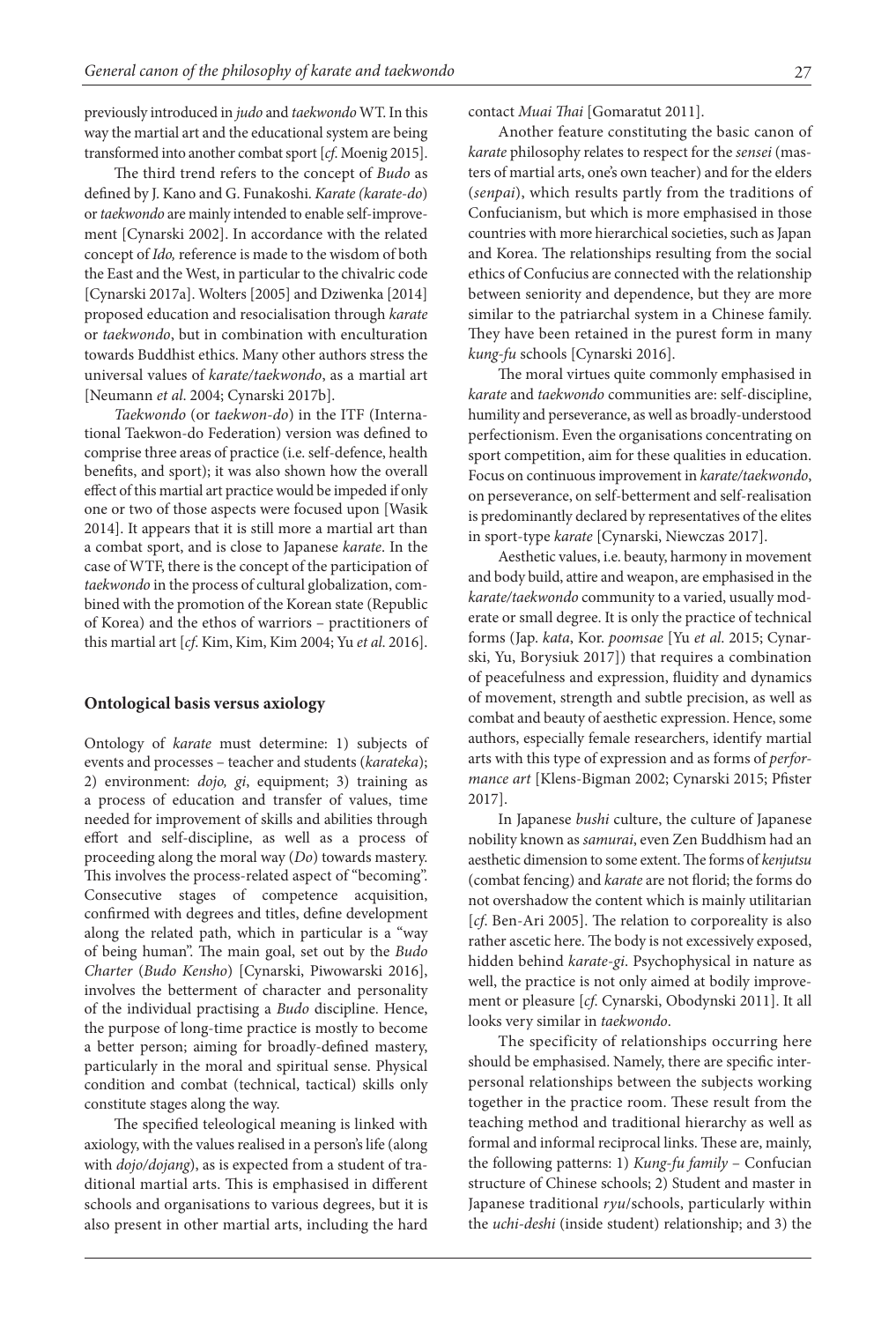Japanese school, with its hierarchical, seniority system [Cynarski 2016]. A teacher plays the part of a parent as well as educator, guide and also – at times – a spiritual *guru*. In addition to the ever-present authority of the master, great respect is also paid to older "brethren" – according to their degree, seniority and age.

In western countries, particularly in the USA, a relationship based on partnership is more and more common. Additionally, and increasingly important in the teaching process, the scientific approach applies pedagogical knowledge and empirical sports sciences [*cf*. Arziutov *et al*. 2016]. However, a coach holds a stronger position in combat sports originating from martial arts (sport-type *judo, karate, taekwondo*), than in other sport disciplines.

The relationship between the axiology of *karate* and the ethos of *Bushido* (code of Japanese nobility) and *Butoku* (a set of wartime and feudal virtues) are quite varied in the different schools and organisation. For inhabitants of the Ryukyu Kingdom anything which was Japanese brought negative associations with the invaders' country. Samurai were seen as enemies, and it was against them that *karate* was developed. However, in Japanese styles, such as *Kyokushin*, we can find explicit references to *Bushido* [*cf*. Oyama 1979]. During ITKF2 competitions, arbiters wear samurai *hakama* trousers. Japanese *karate* masters frequently identify with samurai tradition. Conversely, references to the values of *Butoku* [*cf*. Tanaka 2003; Maroteaux 2007] are rather rare these days.

The approach to combat, whether during practice or in real situations, varies across schools and styles. Funakoshi practised *kata* throughout his life, and mainly fought against his own weakness [Funakoshi 1994]. Other masters, e.g. Masutatsu Oyama [1979], emphasised fighting (*kumite*) as the main point of practice and as a test of character. This was to be hard contact combat, aimed at acquiring real self-defence abilities. Furthermore, Peter K. Jahnke proposed another meaning of fighting. This is a type of joint effort by sparring partners focused on learning together, rather than on conquering or showing superiority over the other person [Sieber, Cynarski 2002]. This does not rule out the practice of real self-defence, without the limitations imposed by sports competition.

The approach to sports competition ranges from its affirmation to repudiation, in a *continuum* of attitudes. For some, it is the main point, as in any sport. Others only tolerate it. Some master-teachers however, including Funakoshi, Egami, Jahnke and Mor-Stabilini, definitely reject it. Likewise, the relationship with religion and ideology varies greatly. It mainly depends on the leader of a given school or organisation, or the practitioner's world view.

#### **Discussion**

Based on a 30-year-long study of the motivations demonstrated by *karate* trainees*,* Jakhel and Pieter [2013] reported a trend towards preferences related to the competitive dimension of *karate*. Fewer and fewer young people look for something more in it than just sport. This does not exclude a respect for the ethical rules attributed to *karate*, as a martial art, and expressed by the elites of sport-type *karate* [Aritake 2009; Cynarski, Niewczas 2017]. Similar attitudes and preferences relating to sports competition are presented by American youth. Among those practising *taekwondo*, while only 20% of the adults, as many as 60% of the children and teenagers, are interested in the competitive aspect [Hartl, Faber, Boegle 1989].

Piwowarski [2011a, 2011b] identifies the sense of security and self-improvement (a process of becoming a better person), as values constituting the holy Way of the Warrior, shared by *karate-do* and other Japanese martial arts, which is also true for *taekwondo*. The author links these values with the security culture described in *Bushido* and in *Budo Charter* [*cf*. Nitobe 1904; Cynarski, Piwowarski 2016].

Some authors link *karate* to Zen psychology and philosophy [*cf*. Oyama 1979; Lind 1998; Wolters 2005; Mor-Stabilini 2013]; this however is a simplification. The way of *karate* or *taekwondo* functions irrespective of Zen confession or meditation [Funakoshi 1994; Egami 2002]. In the symbolic sphere there are many references to various religions and the wealth of Eastern Asian cultural heritage [Bachmeier, Uebruck 1999; Kim, Back 2000; Bolelli 2008; Cynarski 2017b]. Sometimes, however, references to Buddhist and Taoist traditions are rejected, and the sphere of values is adopted from the European tradition of chivalry, the rules of nobility and brotherhood [Cynarski 2017a].

Pedagogical applications result from attempts to use the potential of the relevant martial art for educational purposes. There are also interesting concepts elaborating the pedagogy of the way of the warrior, such as those by John Johnson, combining the values immanent in *taekwondo* and the related martial arts with pedagogical knowledge [*cf*. Wolters 2005; Cynarski, Obodynski, Zeng 2012; Johnson, Ha 2015; Cynarski, Johnson 2017; Johnson 2017; Martinkova, Parry, Vagner 2019].

Motivations and values-aims of trainees are significantly varied. While young people are interested in sport as a way to compete, for some individuals the practice of *karate* or *taekwondo* mainly means a search for values transcending the world of sport [Zeng, Cynarski 2016; *cf*. Theeboom, DeKnop, Wylleman 2008; Kim, Dattilo, Heo 2011; Kusnierz 2011; Rogowska, Kusnierz 2013; Wroblewski 2013; Zeng, Xie, Cynarski 2013; Zeng *et al*. 2015].

<sup>2</sup> International Traditional Karate Federation; a variety of *Shotokan* style.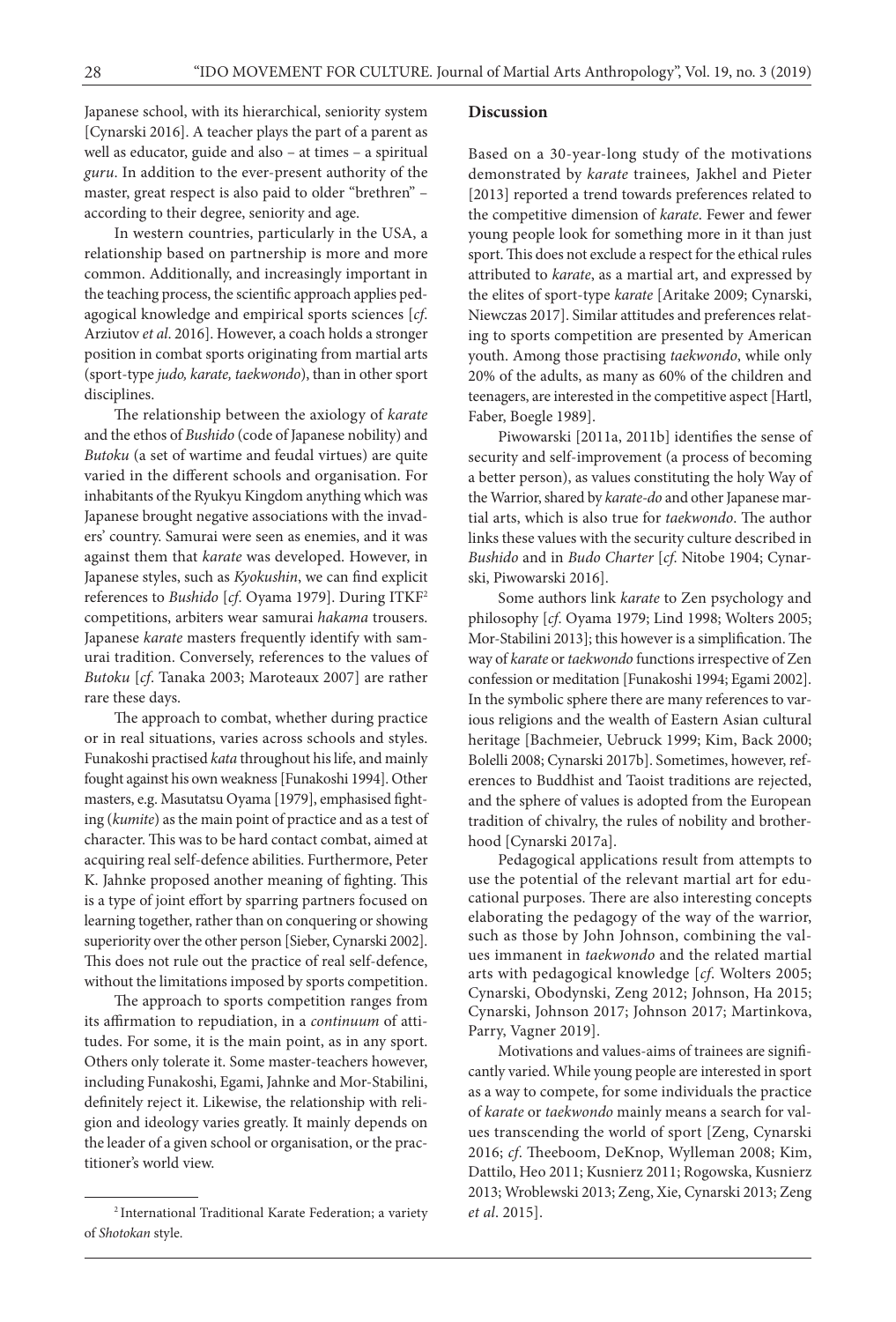#### **Summary and Conclusions**

In the multiform ways of *karate* and *taekwondo*, which continue to change in a number of directions (trends), it is not easy to determine a common or basic philosophical or even an axiological canon. **Ethical** values and 'symbolic security' are specific to the cultural tradition of the *karate* and *taekwondo* birth rectangle. **Aesthetic** values appear to have been added to these martial arts only in the 20<sup>th</sup> century, a time of martial arts films and presentations of technical forms. Essential values presumably include **utilitarian gains**, i.e. combat skills, and – indirectly – a sense of security. There are also **social gains**: the teacher's authority, an attitude of respect for tradition and for another human being, courage and responsibility; **self-realisation gains**: self-discipline and perseverance, emotional self-control, humility and perfectionism, and possibly also **vital gains**: development of positive health potential and psychophysical competence. Jointly this is a **set of generally accepted universal values**.

### **References**

- 1. Aritake T. (2009), *Karatedo* [in:] *Budo: The Martial Ways of Japan*, Nippon Budokan, Tokyo, pp. 187-202.
- 2. Arziutov G., Iermakov S., Bartik P., Nosko M., Cynarski W.J. (2016), *The use of didactic laws in the teaching of the physical elements involved in judo techniques*, "Ido Movement for Culture. Journal of Martial Arts Anthropology", vol. 16, no. 4, pp. 21–30; doi: 10.14589/ido.16.4.4.
- 3. Bachmeier J., Uebruck F. (1999), *Zendo Karate Tai-Te-Tao Kata*, Sanjuro Selbstverlag, Regensburg [in German].
- 4. Ben-Ari E. (2005), *Militarism, Martial Arts, and Aesthetics in Japan*, "Reviews in Anthropology", vol. 34, no. 4 (Oct.-Dec.).
- 5. Bolelli D. (2008), *On the Warrior's Path. Philosophy, Fight*ing, and Martial Arts Mythology (2<sup>nd</sup> edn.), Blue Snake Books, Berkeley, CA.
- 6. Burdick D. (1997), *People and events of Taekwondo's formative years*, "Journal of Asian Martial Arts", vol. 6, no. 1, pp. 30-49.
- 7. Cynarski W.J. (2002), *Budo as way of personal development*, "Czlowiek i Ruch / Human Movement", AWF Wroclaw, no. 2 (6), pp. 5-12.
- 8. Cynarski W.J. (2012), *Antropologia sztuk walki. Studia i szkice z socjologii i filozofii sztuk walki [Anthropology of martial arts. Studies and essays in sociology and philosophy of martial arts]*, Rzeszow University Press, Rzeszow [in Polish].
- 9. Cynarski W.J. (2013a), *The training of a warrior following the teaching of the classical Japanese and Korean schools of martial arts (C14 – C19th)*, "Ido Movement for Culture. Journal of Martial Arts Anthropology", vol. 13, no. 2, pp. 1-10.
- 10. Cynarski W.J. (2013b), *General reflections about the philosophy of martial arts*, "Ido Movement for Culture. Journal of Martial Arts Anthropology", vol. 13, no. 3, pp. 1–6.
- 11. Cynarski W.J. (2015), *Ekspresyjny wymiar sztuk walki [Expressive dimension of martial arts]*, "Kultura Bezpieczenstwa. Nauka – Praktyka – Refleksje", no. 17, pp. 21-39 [in Polish].
- 12. Cynarski W.J. (2016), *Three patterns of group relations in martial arts schools*, "Studies in Sport Humanities", no. 19, pp. 54-59.
- 13. Cynarski W.J. (2017a), *The philosophy of martial arts the example of the concept of Ido*, "AUC Kinanthropologica", vol. 53, no. 2, pp. 95–106.
- 14. Cynarski W.J. (2017b), *The traditionally understand karate-do as an educational system: application of the martial arts' pedagogy*, "Gdanskie Studia Azji Wschodniej", no. 12, pp. 7-20; doi: 10.4467/23538724GS.17.014.7940.
- 15. Cynarski W.J. (2017c), *Ethical ways and anti-ways of sport: some examples* [in:] Taymazov V.A., Ashkinazi S.M., Bakulev S.E., Buchel M., Bulatova M.M., Cynarski W.J., Dmitriev G.G., Evseev S.P., Konstantinos G., Iancheva T., Kryuchek S.S., Kulnazarov A.K., Manolachi V.G., Marishchuk L.V., Obvintsev A.A., Platonov V.N., Ponomaryov G.N., Salov V.Yu., Schaefer U., Shcherbak S.G., Unstahl L.E., Vorobyov S.A., Wynne-Parker M., Zakrevskaya N.G. [eds.], VIII International Congress "Sport, People and Health" 12-14 October 2017, Saint Petersburg, Russia, pp. 1-3.
- 16. Cynarski W.J. (2017d), *Between Prague and Muju. A contribution to non-entertainment tourism research*, "Ido Movement for Culture. Journal of Martial Arts Anthropology", vol. 17, no. 4, pp. 37–43; doi: 10.14589/ido.17.4.7.
- 17. Cynarski W.J. (2018), *Ideological conditioning of martial arts training*, "Physical Activity Review", vol. 6, pp. 14-21; doi: 10.16926/par.2018.06.03.
- 18. Cynarski W.J. (2019a), *General canon of the philosophy of karate and taekwondo* [in:] *International Academic Conference for Taekwondo, iACT 2019: Overcoming the Self to Benefit the World*. Abstract Book, Stanford University, Feb. 16-17, 2019, p. 40.
- 19. Cynarski W.J. (2019b), *Martial Arts & Combat Sports: Towards the General Theory of Fighting Arts*, WN Katedra, Gdańsk (in print).
- 20. Cynarski W.J., Johnson J.A. (2017), *Taekwondo and Korean martial arts in the Idokan Poland Association's research (1993-2016): a review*, "Acta Taekwondo et Martialis Artium", vol. 4, no. 2, pp. 21-28.
- 21. Cynarski W.J., Niewczas M. (2017), *Perception and attitude towards Karate among the members of the Polish Junior representation squad: diagnostic survey*, "Arrancada", vol. 17, no. 31, pp. 58-65.
- 22. Cynarski W.J., Obodynski K. (2011), *Corporeality in martial arts anthropology*, "Human Movement", vol. 12, no. 3, pp. 291-297.
- 23. Cynarski W.J., Obodynski K., Zeng H. (2012), *Martial arts anthropology for sport pedagogy and physical educa-*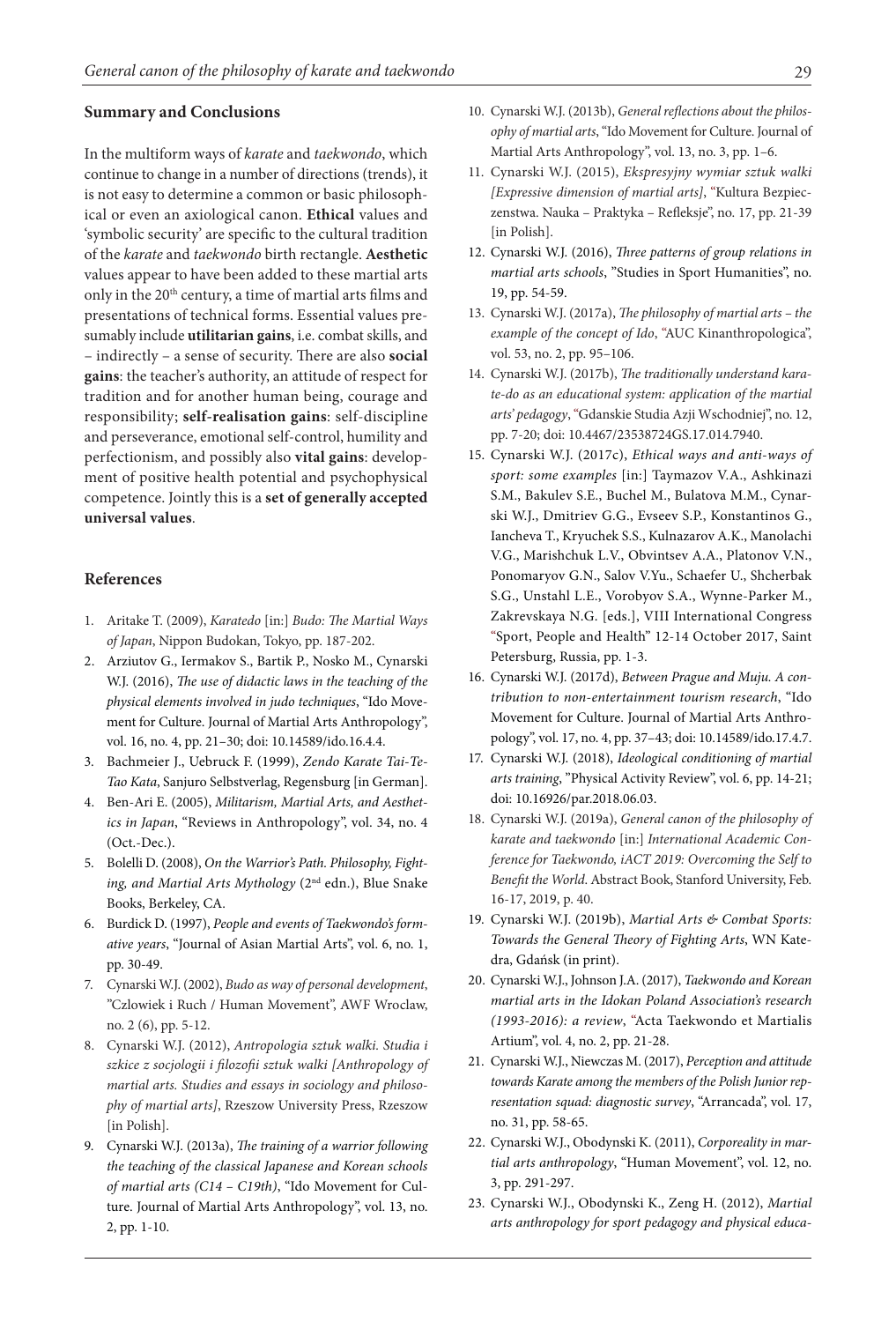*tion*, "Romanian Journal for Multidimensional Education Lumen", vol. 4, no. 2, pp. 133-156.

- 24. Cynarski W.J., Piwowarski J. (2016), *Japanese Security Culture in the Global Village. The Budo Charter as a Modernized Element of Ancient Military Tradition*, "Security Dimensions. International and National Studies", no. 20, p. 30–50; doi: 10.24356/SD/20/1.
- 25. Cynarski W.J., Skowron J. (2014), *An analysis of the conceptual language used for the general theory of martial arts - Japanese, Polish and English terminology,* "Ido Movement for Culture. Journal of Martial Arts Anthropology", vol. 14, no. 3, pp. 49-66; doi: 10.14589/ido.14.3.7.
- 26. Cynarski W.J., Yu J.H., Borysiuk Z. (2017), *Technical forms in teaching karate and taekwondo*, "Journal of Combat Sports and Martial Art", vo. 8, no. 1, pp. 31-36; doi: 10.5604/01.3001.0010.4619.
- 27. Dziwenka R. (2014), *Applying a Buddhist paradigm of spiritual practice to contemporary martial art/martial sport study*, "The Journal of the International Association for Taekwondo Research", vol. 1, no. 1, pp. 14-21.
- 28. Dziwenka R. (2019), *A Grand Theory of Practice: From Process to Praxis to Intuition* [in:] *International Academic Conference for Taekwondo, iACT 2019: Overcoming the Self to Benefit the World*. Abstract Book, Stanford University, Feb. 16-17, 2019, p. 41.
- 29. Egami Sh. (2002), *Droga karate*, Diamond Books, Bydgoszcz [in Polish].
- 30. Fechner P., Rucinski M. (1985), *Karate-do: pokonac samego siebie [Karate-do: way to conquer yourself]*, Sport i Turystyka, Warsaw [in Polish].
- 31. Firek W. (2016), *Filozofia Olimpizmu Pierre'a de Coubertina*, Fall, Warsaw [in Polish].
- 32. Funakoshi G. (1994), *Karate-Do. My Way of Life*, AWHA, Philadelphia.
- 33. Gomaratut Ch. (2011), *Muai-Thai: The art and science of Thai traditional self defense* [in:] W.J. Cynarski [ed.], *Selected Areas of Intercultural Dialogue in Martial Arts*, Rzeszow University Press, Rzeszow, pp. 123-136 (series: the Lykeion Library, vol. 14).
- 34. Hartl J., Faber U., Boegle R. (1989), *Taekwon-Do im Westen. Interviews und Beiträge zum kulturellen Schlagabtausch*, Mönchseulen-Verlag, Munich [in German].
- 35. Jakhel R., Pieter W. (2013), *Changes in primary motives of karate beginners between 1970–1999*, "Ido Movement for Culture. Journal of Martial Arts Anthropology", vol. 13, no. 1, pp. 48-57.
- 36. Jones D.E. [ed.] (2002), *Combat, Ritual, and Performance. Anthropology of the Martial Arts*, Praeger, Westport, Connecticut – London.
- 37. Johnson J.A. (2017), *From technique to way: an investigation into taekwondo's pedagogical process*, "Ido Movement for Culture. Journal of Martial Arts Anthropology", vol. 17, no. 4, pp. 3–13; doi: 10.14589/ido.17.4.2.
- 38. Johnson J.A., Ha P. (2015), *Elucidating pedagogical objectives for combat systems, martial arts, and combat sports*, "Ido Movement for Culture. Journal of Martial Arts

Anthropology", vol. 15, no. 4, pp. 64-74; doi: 10.14589/ ido.15.4.9.

- 39. Jung K., Liu Ch., Shishida F. (2015), *The influence of karateka Gichin Funakoshi on Jigoro Kano and taekwondo leaders*, "Ido Movement for Culture. Journal of Martial Arts Anthropology", vol. 15, no. 3, pp. 49–53; doi: 10.14589/ ido.15.3.7.
- 40. Kim D., Back A. (2000), *The way to go: philosophy in martial arts practice*, Nanam, Seoul.
- 41. Kim J., Dattilo J., Heo J. (2011), *Taekwondo participation as serious leisure for life satisfaction and health*, "Journal of Leisure Research", vol. 43, no. 4, pp. 545-559.
- 42. Kim D.K., Kim G.H., Kim Y.K. (2004), *Choi Hong Hi and Kim Un Young's Taekwondo philosophy and globalization strategy*, "Philosophy of Movement: The Journal of Korean Philosophic Society for Sport and Dance", vol. 12, no. 2, pp. 363-383 [in Korean].
- 43. Klens-Bigman D. (2002), *Toward a theory of martial arts as performance art* [in:] D.E. Jones [ed.], *Combat, Ritual, and Performance. Anthropology of the Martial Arts*, Praeger, Wesport, Connecticut – London, Westport, Connecticut – London, pp. 1-10.
- 44. Krippendorf K. (2004), *Content Analysis: An Introduction to Its Methodology,* Thousand Oaks, CA.
- 45. Kusnierz C. (2011), *Values associated with practicing modern karate as a form of cultivating old Japanese Bushido patterns, "Ido Movement For Culture. Journal of Martial Arts Anthropology", vol. 11, no. 4, pp. 1-5.*
- 46. Kwon J.H. (1971), *The Zen art of self-defence. Karate Taekwon-Do*, Otto Wilhelm Barth, Weilheim [in German].
- 47. Lind W. (1998), *Budo: der geistige Weg der Kampfkünste*, Otto Wilhelm Barth, Bern [in German].
- 48. Lipiec J. (1999), *Filozofia olimpizmu*, Sprint, Warszawa.
- 49. Maroteaux R.J. (2007), *Les vertus martiales Butoku*, R.J. Maroteaux, Barcelone [in French & English].
- 50. Mattson G.E. (1963), *The Way of Karate*, Tokyo.
- 51. Martinkova I., Parry J. (2016), *The paradox of martial arts – safe combat*, "Ido Movement for Culture. Journal of Martial Arts Anthropology", vol. 16, no. 4, pp. 4–10; doi: 10.14589/ido.16.4.2.
- 52. Martinkova I., Parry J., Vagner M. (2019), *The contribution of martial arts to moral development*, "Ido Movement for Culture. Journal of Martial Arts Anthropology", vol. 19, no. 1, pp. 1–8; doi: 10.14589/ido.19.1.1.
- 53. Moenig U. (2015), *Rule and equipment modification issues in World Taekwondo Federation (WTF) competition*, "Ido Movement for Culture. Journal of Martial Arts Anthropology", vol. 15, no. 4, pp. 3-12; doi: 10.14589/ido.15.4.2.
- 54. Mor-Stabilini S. (2013), *The Essence of Karate-do: Sankido Example*, "Ido Movement for Culture. Journal of Martial Arts Anthropology", vol. 13, no. 4, pp. 45-48; doi: 10.14589/ ido.13.4.6.
- 55. Nakiri F. (2015), *Concept of budo and the history and activities of the Japanese Academy of Budo, "*Ido Movement for Culture. Journal of Martial Arts Anthropology", vol. 15, no. 1, pp. 11–25; doi: 10.14589/ido.15.1.2.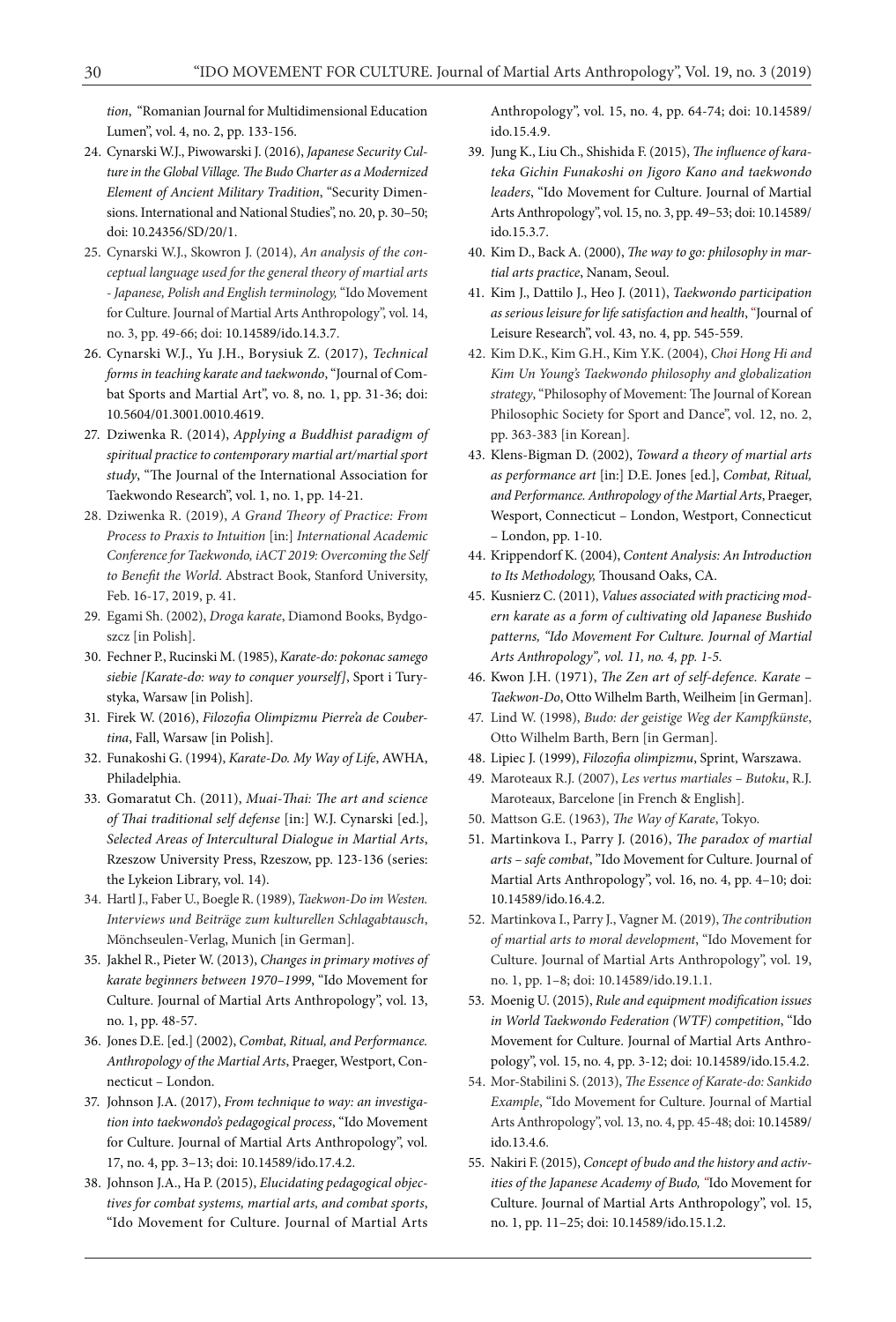- 56. Neumann U., Saldern M. von, Poehler R., Wendt P.-U. [eds.] (2004), *Der friedliche Krieger. Budo als Methode der Gewaltprävention*, Schuren Verlag, Marburg [in German].
- 57. Nitobe I. (1904), *Bushido dusza Japonii*, Lwow [in Polish].
- 58. Obodynski K. (2003), *Podstawy teoretyczne humanistycznej nauki o sztukach walki* [in:] W.J. Cynarski, K. Obodynski [eds.], *Humanistyczna teoria sztuk i sportow walki – koncepcje i problem*, Rzeszow University Press, Rzeszów, s. 11-16 [in Polish].
- 59. Obodynski K. (2009), *Anthropology of martial arts as a scientific perspective for research* [in:] W.J. Cynarski [ed.], *Martial Arts and Combat Sports: Humanistic Outlook*, Rzeszow University Press, Rzeszow, pp. 35-50.
- 60. Obodynski K., Cynarski W.J. (2004), *Oriental philosophy of sport as interpretation of martial arts of the Far East* [in:] J. Kosiewicz, L. Jaczynowski [eds.], *Physical Activity in Integrationg Europe*, AWF, Warszawa, pp. 46-55.
- 61. Oyama M. (1979), *Mas. Oyama's Karate Philosophy. The Kyokushin Way*, Japan Publications Inc., Tokyo.
- 62. Piwowarski J. (2011a), *Bezpieczenstwo i samodoskonalenie jako elementy swietej Drogi Wojownika [Security and self-betterment as constituents of the holy Way of the Warrior],* Zeszyt Naukowy "Apeiron" [Apeiron Scientific Journal], Wyzsza Szkoła Bezpieczenstwa Publicznego i Indywidualnego w Krakowie [Academy of Public and Individual Security in Kraków], no 6, p. 231-245 [in Polish].
- 63. Piwowarski J. (2011b), *Samodoskonalenie i bezpieczenstwo w samurajskim kodeksie Bushido [Self-betterment and security in the samurai Bushido code]. Filozofia Budo: Judo, Ju-Jitsu, Karate-do, Kendo, Ken-Jitsu, Aikido*, Collegium Columbinum, Krakow [in Polish].
- 64. Pfister L.F. (2017), *Striking Beauty: A Philosophical Look at the Asian Martial Arts*, "Journal of Aesthetics and Art Criticism", vol. 75, no. 1, pp. 100-102.
- 65. Rogowska A., Kusnierz C. (2013), *Determinants of the attitude towards combat sports and martial arts*, "Journal of Combat Sports and Martial Arts", vol. 4, no. 2, pp. 185-190.
- 66. Rzany R. (2002-2003), *The influence of Chinese and Japanese martial arts on the origin of Korean art of Taekwondo and its identity. An outline of problem*, "Ido – Ruch dla Kultury / Movement for Culture", vol. 3, pp. 56-60.
- 67. Sawicki Z. (2012), *Traktat szermierczy o sztuce walki polska szabla husarska. Part 2, W obronie Ewangelii*, Signum Polonicum, Zawiercie [in Polish].
- 68. Shahar M. (2008), *The Shaolin Monastery. History, Religion, and the Chinese Martial Arts*, University of Hawai'i Press, Honolulu.
- 69. Sieber L. (2011), *Zen-do karate Tai-te-tao* [in:] W.J. Cynarski [ed.], *Selected Areas of Intercultural Dialogue in Martial Arts*, Rzeszow University Press, Rzeszów, pp. 145-154
- 70. Sieber L., Cynarski W.J. (2002), *Peter K. Jahnke and Zendo karate Tai-te-tao*, "Ido – Ruch dla Kultury / Movement for Culture", vol. 3, pp. 257-264.
- 71. Tanaka F. (2003), *Samurai fighting arts: the spirit and the practice*, Kodansha International.
- 72. Theeboom M., DeKnop P., Wylleman P. (2008), *Martial arts socially vulnerable youth. An analyse of Flemish initiatives*, "Sport Educations and Society", vol. 13, no. 3, pp. 301-318.
- 73. Warchol K., Cynarski W.J. (2012), *Olympism and fair play in physical education in the light of Polish theoretical reflection*, "Journal of Health Promotion and Recreation", vol. 2, no. 4, pp. 33-37.
- 74. Wasik J. (2014), *Three areas of Taekwon-do identification and practice*, "Ido Movement for Culture. Journal of Martial Arts Anthropology", vol. 14, no. 3, pp. 22-26.
- 75. Wiedmeier C. (1966), *Karate: the world of Taekwon-Do*, Copress-Verlag, Munich [in German].
- 76. Wolters J.-M. (2005), *Budo-Pedagogy*, "Ido Ruch dla Kultury / Movement for Culture", vol. 5, pp. 193-205 [in German].
- 77. Wroblewski G.W. (2013) *The motives of students practising Shotokan karate-do in the light of the somatic culture patterns*, "Ido Movement for Culture. Journal of Martial Arts Anthropology", vol. 13, no. 2, pp. 27–31.
- 78. Yu J.H., Cynarski W.J., Konukman F., Hazar F. (2015), *Taegeuk Series Poomsae* [in:] W.J. Cynarski, A. Nizioł [eds.], *Proceedings of the 3rd IMACSSS International Conference, and 3rd World Scientific Congress of Combat Sports and Martial Arts, Rzeszow, Poland, Oct. 15-17 2014*, The Lykeion Library, vol. 20, IMACSSS and Rzeszow University, Rzeszow, pp. 33-44. http://wf.ur.edu.pl/Dzialalnosc-naukowa/Konferencje-cykliczne/Combat-Sports/2014csma/ Proceedings-IMACSSS-2014.aspx
- 79. Yu J.H., Cynarski W.J., Konukman F., Kitamura T., Cho K., Baek J. (2016), *Introduction to World Taekwondo Peace Corps*, "Revista de Artes Marciales Asiaticas", vol. 11, no. 2s, pp. 80-81.
- 80. Zeng H.Z., Cynarski W.J. (2016), *Participation Motivations of Taekwondo Athletes / Students*, LAP/Lambert Academic Publishing, Saarbruecken.
- 81. Zeng H.Z., Cynarski W.J., Baatz S., Park S.J. (2015), *Exploring motivations of taekwondo athlets/students in New York City*, "World Journal of Education", vol. 5, no. 5, pp. 51-63.
- 82. Zeng H.Z., Xie L., Cynarski W.J. (2013), *Young Martial Arts Athletes' Motivation and their Health-Related Behaviours*, "Research Quarterly for Exercise and Sport", vol. 84, SI supl. 1, pp. A78-A78, Mar 27.
- 83. Zybertowicz A. (2018), *Bezpieczenstwo symboliczne [Symbolic security]*, "Sieci", no. 26, p. 138 [in Polish].

## **Ogólny kanon filozofii** *karate* **i** *taekwondo*

**Słowa kluczowe**: aksjologia, etos, kultura fizyczna, sztuki walki, *karate*, *taekwondo*

#### **Abstrakt**

Perspektywa. Szeroka humanistyczna i społeczno-kulturowa perspektywa teoretyczna zastosowana w tym studium stanowi podstawę dla Humanistycznej Teorii Sztuk Walki, Ogólnej Teorii Sztuk Walki oraz filozoficzno-antropologicznego pode